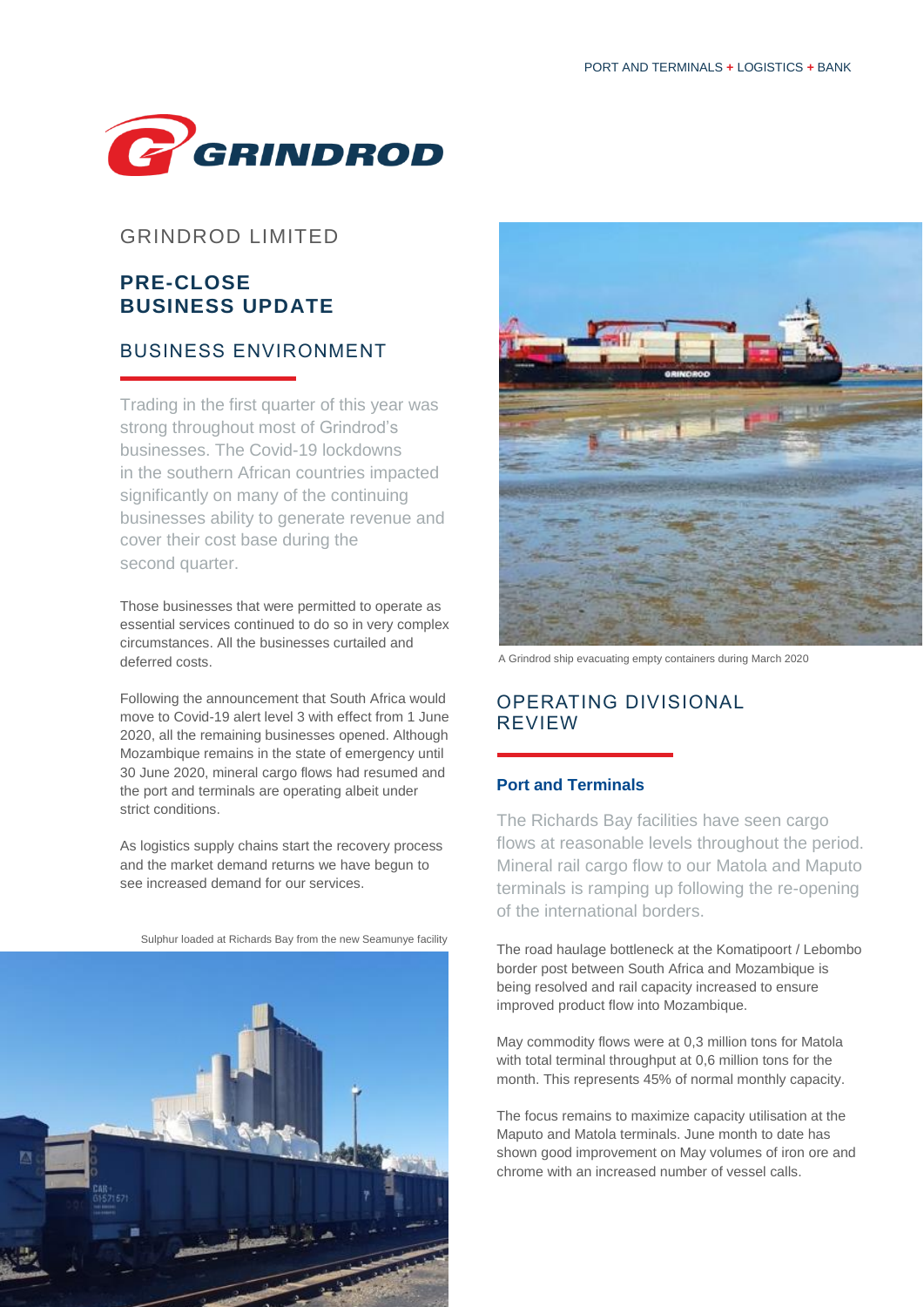The infrastructure development plans which have been delayed, are now progressing well and should be substantially completed in the second half of the year. Certain sections of the new facilities are already available for use.

The next extension of the chrome slab to incorporate a rail siding to accommodate two rakes of 50 wagons to enhance rail turnaround times has been approved.

#### **Containers**

Essential cargo volumes meant that for two months container flows were erratic. The intermodal and seafreight services were performing contingency operations to ensure these products could move in very congested South African ports.



The new Umlazi facility filling up with reefers for the citrus season

With the opening of these ports the depots have commenced delivery of the full containers to suppliers. This period coincided with the normally very busy citrus season and this year has been no exception.

Our teams have been working hard with the shipping lines to provide the necessary reefer services to enable delivery of the countries harvest. New facilities have been prepared for reefers in Durban and additional warehouse space has been contracted for customers in Port Elizabeth.

During the period the business secured its long-term tenure at the Maydon Wharf facilities that are now leased directly from Transnet.

Container handling through the terminals and on the feeder ships during May were well in excess of expected levels.

### **North-South Rail Corridor**

The rail business felt the impact of the lockdowns through the closure of borders and force majeure called on some sites following the closure and scaling back of mines.

Since re-opening three locomotives and 54 new wagons have been positioned on the Dar corridor to run freight in and out of the copper belt. In addition, freight from Durban container terminal successfully delivered to Ndola and returned with mineral cargo.

Internal Zimbabwe business continues to be constrained but with the completion of the rail merger with African Rolling Stock Solutions and in conjunction with renewed efforts together with Transnet we remain focused on continuing to improve profitability in the short term.

Continued effort in aligning all parties on the North-South corridor remained a focus during lockdown with good engagement by all the rail operators. Six of the 20 locomotives repatriated from Sierra Leone have been rehabilitated and are ready for deployment. June volumes reported an increase of 28% in comparison to January.



One of the locomotives providing tractive effort on the Dar corridor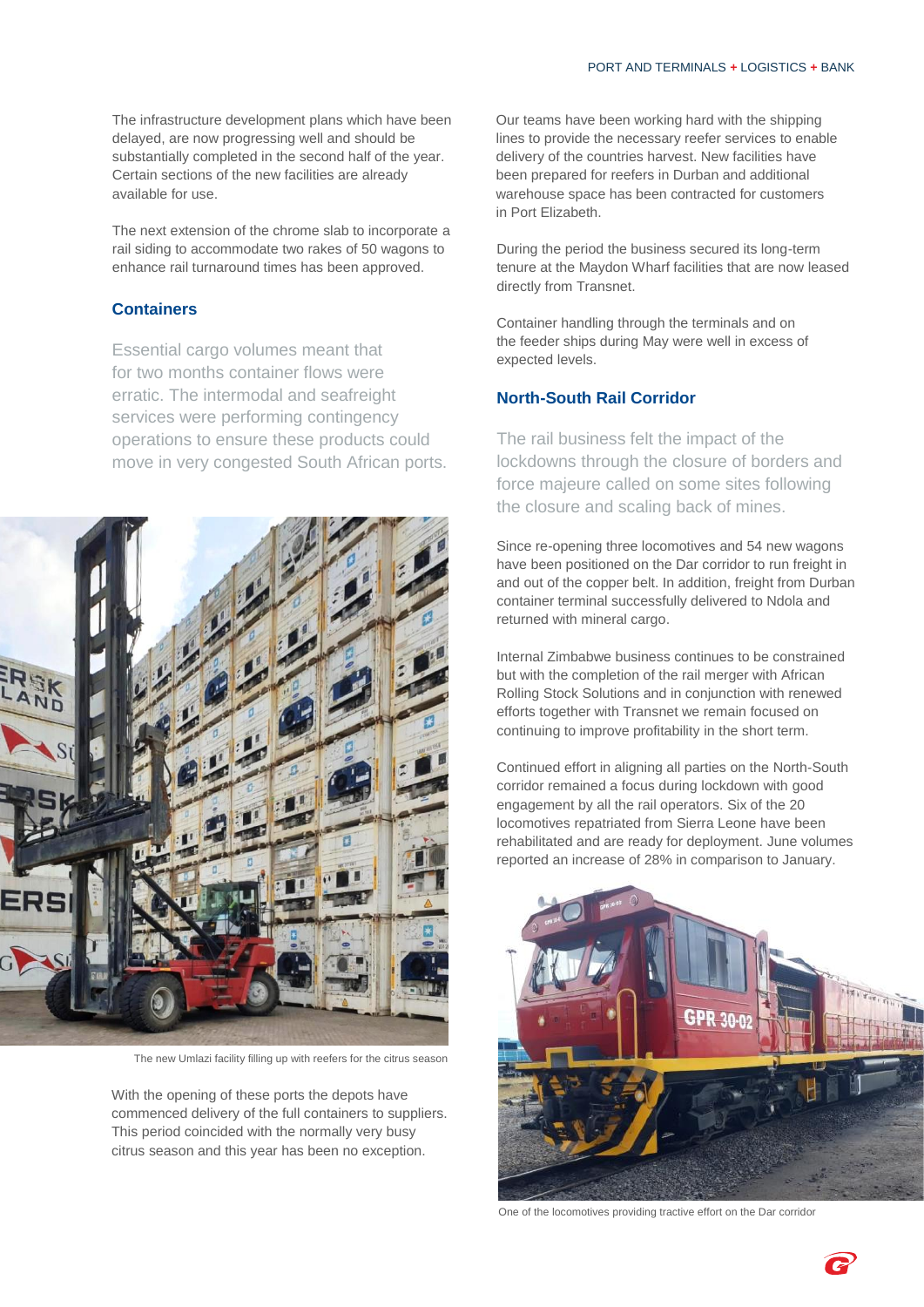

Two of the South African built skeletal wagons being delivered into the Dar corridor

### **Northern Mozambique**

Grindrod have deployed trucks to carry project cargo and supplies to Cabo Afungi in Northern Mozambique on three chartered vessels to facilitate the development in the absence of reliable road corridors.

Three vessels chartered for the Northern Mozambique oil and gas development work have delivered 6 400 tons of cargo in 15 sailings since the beginning of the year. The sailings continued throughout the lockdown period.

> Grindrod vessel and trucks with cargo disembarking at Cabo Afungi In Northern Mozambique



A fourth vessel has been chartered and will commence operating in August.

Development on the Palma intermodal depot is expected to be completed by the end of the year, expanding our services in the region.

Further work on opening the corridors again for trade through the port of Nacala was halted but will recommence as soon as cross border movement reopens.

### **Carrier Logistics**

Both the automotive and fuel carrier logistics businesses have struggled during this period. This has led to management withdrawing from certain business and scaling back the operations. Recovery in this segment has been poor and does not appear to be sustained. These actions will necessitate impairments and provisioning.

### **Bank**

Grindrod Bank continues to operate cautiously during this time ensuring that its liquidity cover and capital adequacy ratios remain above minimum regulatory requirements.

The advances book has been carefully assessed to ensure that adequate provisions are in place to cover loans where security values may have been compromised due to Covid-19. A number of clients have also been assisted with repayment concessions over this period to alleviate the cashflow stresses many businesses have experienced as a result of the strained economy and the extended lockdown. Performance may be impacted by provisioning and negative impact of the forward looking IFRS 9 macro-factor models on the portfolio impairments based on our best estimate of the deteriorating macroeconomic outlook.

Deposit levels (excluding retail deposits) have remained stable over the period at R8,9 billion as at 31 May 2020 (R8,7 billion at R31 March 2020).

### DISPOSAL PROCESS

The process of disposal of assets held for sale continues albeit at a slower pace than anticipated with potential buyers choosing to focus on their own portfolios.

At the June reporting period close we will be required to re-consider the valuations on some of the investments within the private equity book and the investments held for sale given the impact of Covid-19 and the weak macro-economy.